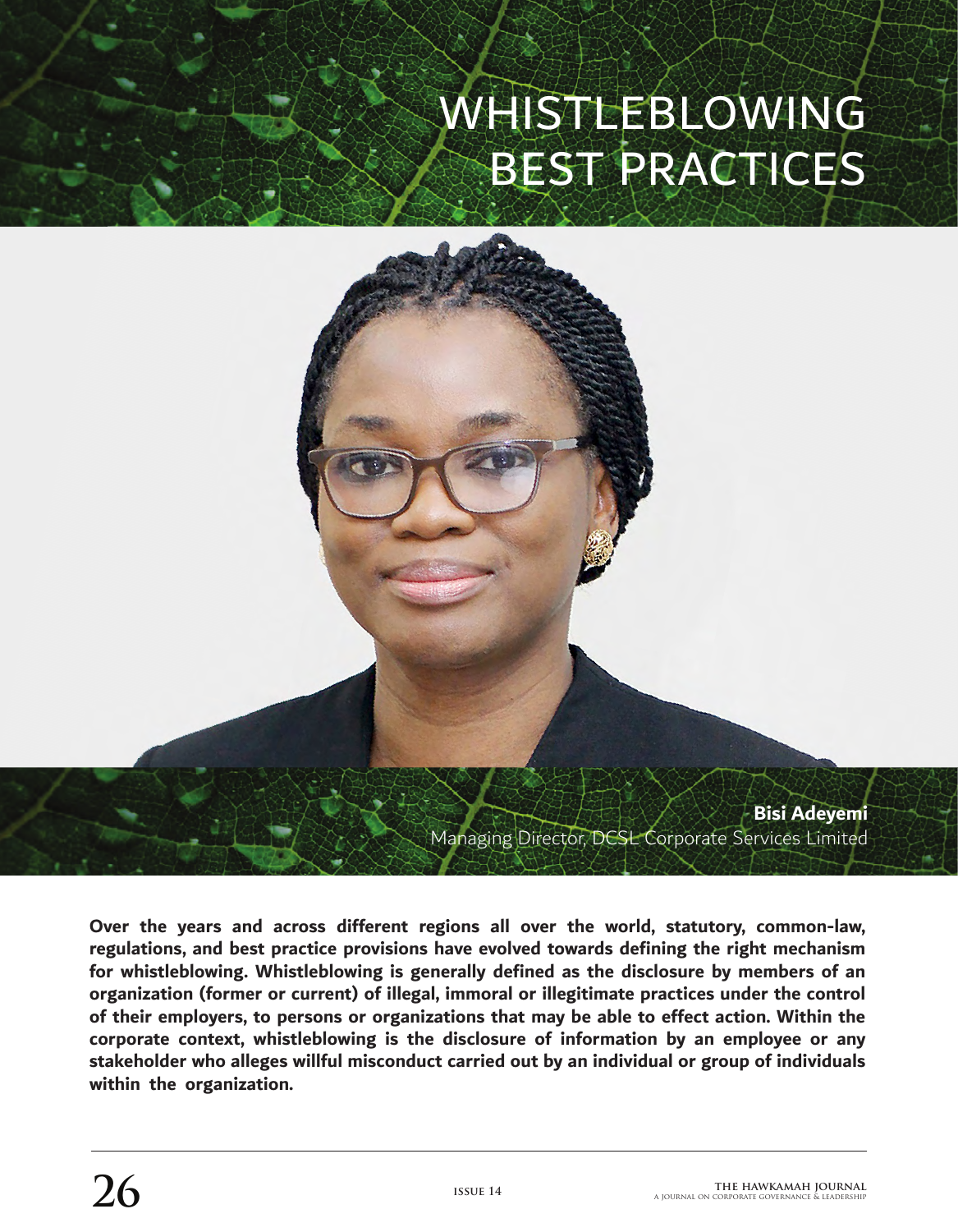## **Whistleblowing typically has the following elements:**

- The whistleblower is a member or former member of an organization and not typically an outsider.
- The information that is revealed by the whistleblower is non-public information.
- The information concerns some significant misconduct by the organization or some of its members.
- $\bullet$  The information is revealed outside of the normal channels of corporate communication within an organization.
- The information is revealed voluntarily and not compelled by a legal mandate.
- The information is revealed as a moral protest or with an aim to correcting some perceived wrong.

Whistleblowing took center stage across the world in economies and politics during the early 2000s. As a testament to the significance of whistleblowing, Time Magazine named three whistleblowers as its people of the year ENRON's Sherron Watkins, WorldCom's Cynthia Cooper, and the FBI's Colleen Rowley. Each in similar circumstances was faced with challenges regarding calling out the detrimental actions of her superiors to their respective organizations. Having experienced the futility of exploring corporate channels within their organizations, they went outside to blow the whistle.

A whistleblowing mechanism is a useful tool for business leaders as it reduces risk by enhancing ethical conduct. A safe reporting system allows free flow of information on organisational wrongdoing. The absence of such a system obliges employees to report wrongdoing through the regular communication channels outside the organization (including law enforcement agents and the press), which could have negative consequences for the organization.

To ensure organizational wrongdoing is exposed, much attention has been paid to processes that support, strengthen and protect the whistleblower. This includes legislative frameworks developed to define the limits within which the whistleblower must operate in order to enjoy legal protection. Generally, international best practice requires the companies to establish whistleblowing guidelines with the objective of calling the attention of internal or external authorities to investigating allegations and rectifying the situation where necessary.

However, it would appear that much more is required to protect whistleblowers and encourage even more people to call out bad behavior. Despite their noble intentions, whistleblowers are still subjected to pejorative, implicit and very often explicit labels pertaining to their "deviant" actions. They are, moreover, often severely traumatised, and suffer huge material and relational losses. There is thus a need to shift towards institutionalizing whistleblowing. This will entail a deliberate adoption of ethical organizational culture that ensures illegal or unethical conduct is dealt with internally by means of established policies, procedures and structures on a routinized basis (Uys and Senekal, 2008).

Disclosures resulting from whistleblowing are to be treated in a confidential manner with the identity of the whistle-blower kept confidential unless otherwise desired. Leadership should ensure the effectiveness of its whistleblowing mechanism and continually affirm publicly, its support for and commitment to the company's whistle-blower protection mechanism.

The content of a whistle-blowing policy or "speak up policy" may include additional sector-specific legal requirements and unique industry practices. An effective whistleblowing policy should set out the objectives of the policy and emphasize that the organization's interest in the disclosure of unethical conduct is beyond regulatory compliance. It should clearly state the organization's intention to encourage and enable stakeholders raise serious concerns within, rather than ignoring a problem or 'blowing the whistle' outside especially to the press. The policy must clearly define its scope and those to whom it applies – which typically would be staff, shareholders, customers/clients, suppliers and other stakeholders.

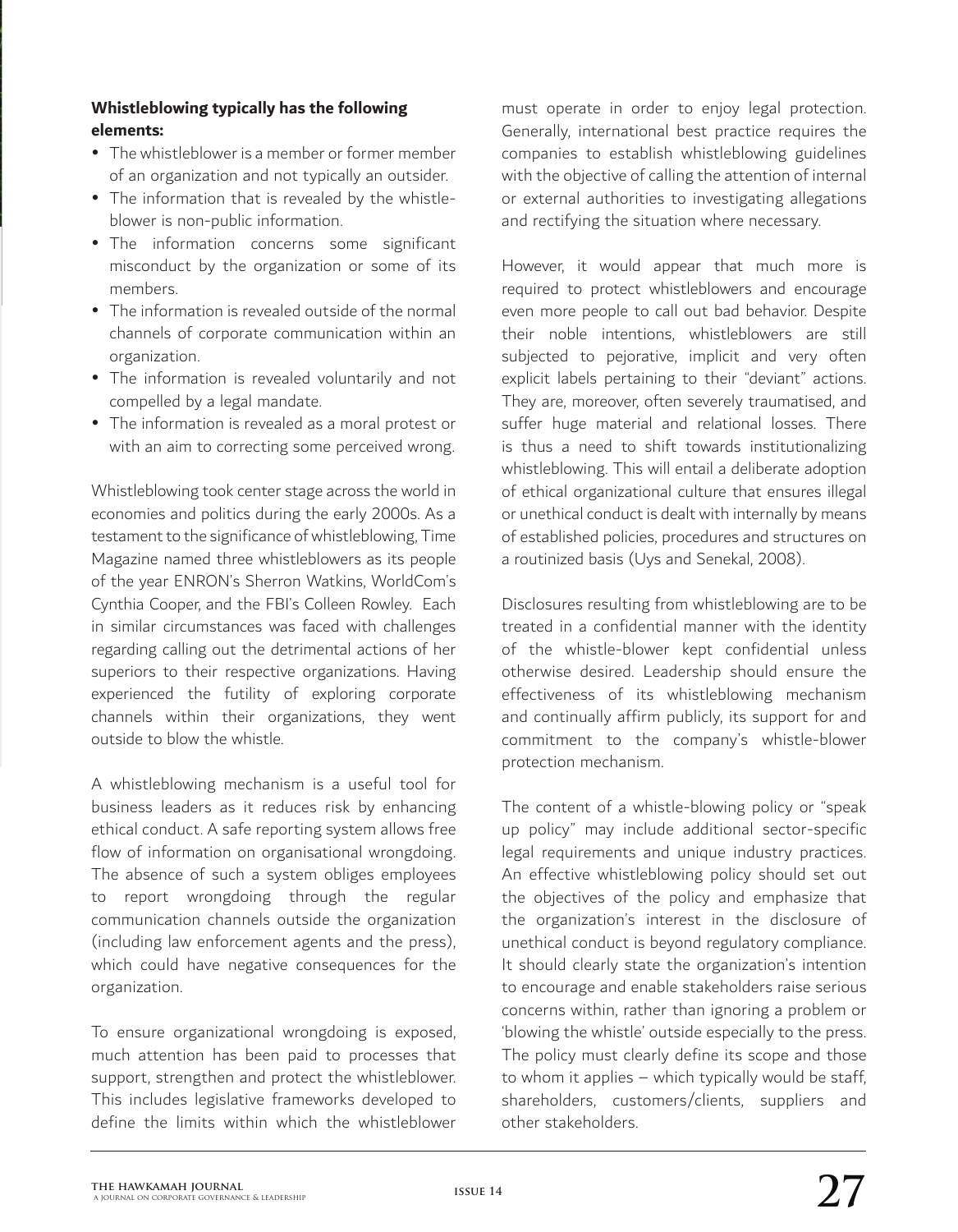It is also a useful practice to describe the kind of information the company desires to be disclosed. Whilst disclosures often relate to financial information such as fraud, embezzlement and misappropriation, a whistleblower can disclose any information related to a violation or suspected violation of any law or internal policy connected with the business of the company, its employees or stakeholders. The policy should encourage disclosure of concerns that could have a significant impact on the organization - such that it is differentiated from routine feedback and grievance channels available to employees. The whistleblowing policy could be linked to the company's code of conduct and cover serious code violation. The code of conduct should provide examples of possible breaches of the code of conduct and guide employees on how they should evaluate whether an act (or inaction) constitutes code violation.

A confidential reporting system is a mechanism whereby any member of the organisation can report any perceived wrongdoing within the organisation, without fear of victimisation. Reporting wrongdoing, therefore, becomes legitimate. It is essential that whistleblowers follow the safe reporting procedure of their employers in order to claim protection against victimisation, unless the whistleblower has reason to believe that the safe reporting system is inadequate.

The main objective of a safe reporting system is, therefore, to provide a safe avenue through which suspicions of unethical or illegal conduct can be raised. For such a system to be effective, a number of preconditions should be in place. These include the following:

- The information that is disclosed should be handled confidentially, and the anonymity of employees should be protected as far as possible.
- The reporting system should be complemented by a due process of investigation. Such investigation should be conducted in an inconspicuous manner to avoid suspicion, rumours, and embarrassment to employees and the accused person before hard evidence has been obtained.

• Rewarding employees whose reports of suspicious behaviour turn out to be true should be handled circumspectly. A reward system can easily be perceived as encouragement of employees to spy on one another, and should only be used if it is considered essential to the success of the safe reporting system

A safe reporting system is only viable if there is a high level of internal trust within the organization. If not, the reporting system is likely to come under suspicion and be abused for malicious purposes. The major benefits of such a system could be the following:

- Ensuring that concerns about wrongdoing in the workplace are properly raised and addressed;
- Promoting the whistleblower as a witness and not as a complainant;
- Reassuring workers with genuine concerns that there is a safe alternative to silence; and
- Helping everyone separate the message from the messenger.

One element of a safe reporting system is usually the outsourcing of the reporting channel to an independent entity that runs an off-premises call center facility. The outsourced entity then gathers the information and provides the organization with anonymous incident reports. These hotlines have become quite sophisticated over the years and have significantly encouraged more employees to blow the whistle. While outsourcing the whistleblowing apparatus typically guarantees anonymity, confidentiality, independence and effectiveness, it should not however substitute the oversight role of the Board.

A whistleblowing policy should provide details of internal and/or external persons to whom disclosure may be made. The team responsible for managing disclosures obtained through the whistleblowing mechanism should provide the Audit Committee or other designated Committee with a summary of reported cases, cases investigated, the process of investigation and the results of the investigations.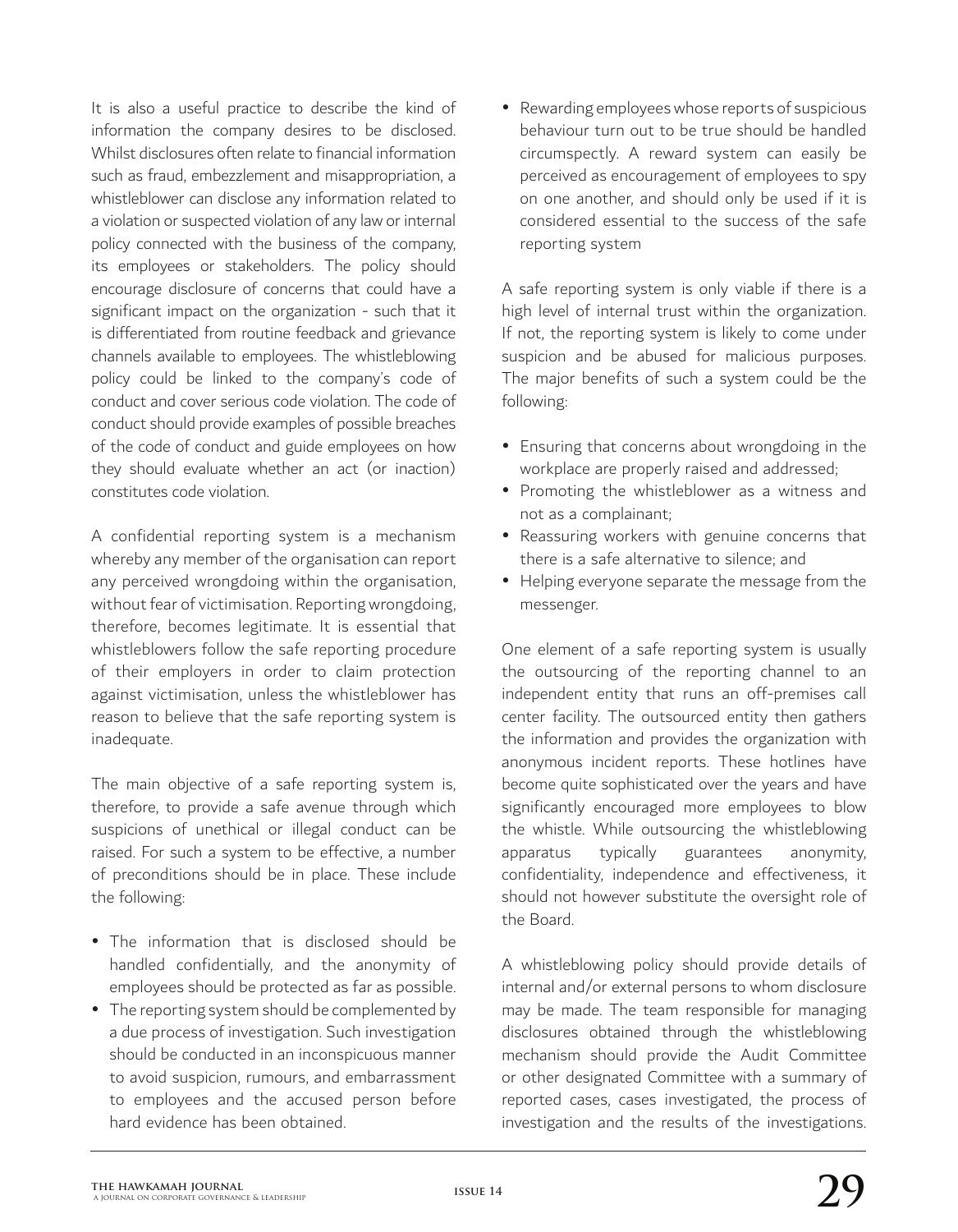The team may comprise internal persons such as line managers, the Managing Director/Chief Executive Officer, Head of Human Resources, internal audit, Company Secretary or Legal Counsel, designated Ethics Officer, Audit Committee Chairman. Line management is generally perceived as less independent and as such the policy team should be composed of only persons who are likely to be more independent of management.

As a complement to the anonymous hotline, email, or mailbox, employees who could act as whistleblowing champions should be identified. These employees should be sufficiently senior to handle disclosures in an appropriate manner and should enjoy sufficient confidence from a large group of employees, so that they will be prepared to raise concerns about organizational wrongdoing with them. It is often beneficial to use retired senior staff as whistleblowing champions.

It is not recommended that the whistleblowing policy prohibits employees from raising concerns to external parties, such as the regulatory bodies but should encourage stakeholders to exhaust internal reporting procedure prior to external communication. The policy should not be an attempt by the organization to circumvent disclosures to regulatory bodies, as such disclosure to the appropriate authorities may be justified in certain cases.

The policy should require giving the company the opportunity to investigate the complaint whilst allowing the use of an external reporting mechanism where the whistle-blower is of the view that the complaint is best handled externally. The report must be made in good faith and not for the purpose of personal gain.

The policy should also be designed to ensure that concerns can be raised about wrongdoing or malpractice within the company without fear of victimization and reprisal in any form. The Board should pay keen attention to the treatment of whistleblowers and ensure that no whistleblower is

subject to any detriment on the grounds that he/ she has made a disclosure. Where a whistleblower has been subjected to any detriment, he may present a complaint to the Board and/or regulators and may be entitled to compensation and/or reinstatement as appropriate.

The policy should clearly detail sanctions for those found to have taken reprisal actions or victimized the whistleblower. Whilst discouraging malicious allegations by prescribing disciplinary action for such, it should be emphasized that complaints made in good faith and with reasonable belief will not result in disciplinary action.

Acknowledging the receipt of a disclosure of the identity of the whistleblower disclosed provides comfort that the issue is taken seriously internally